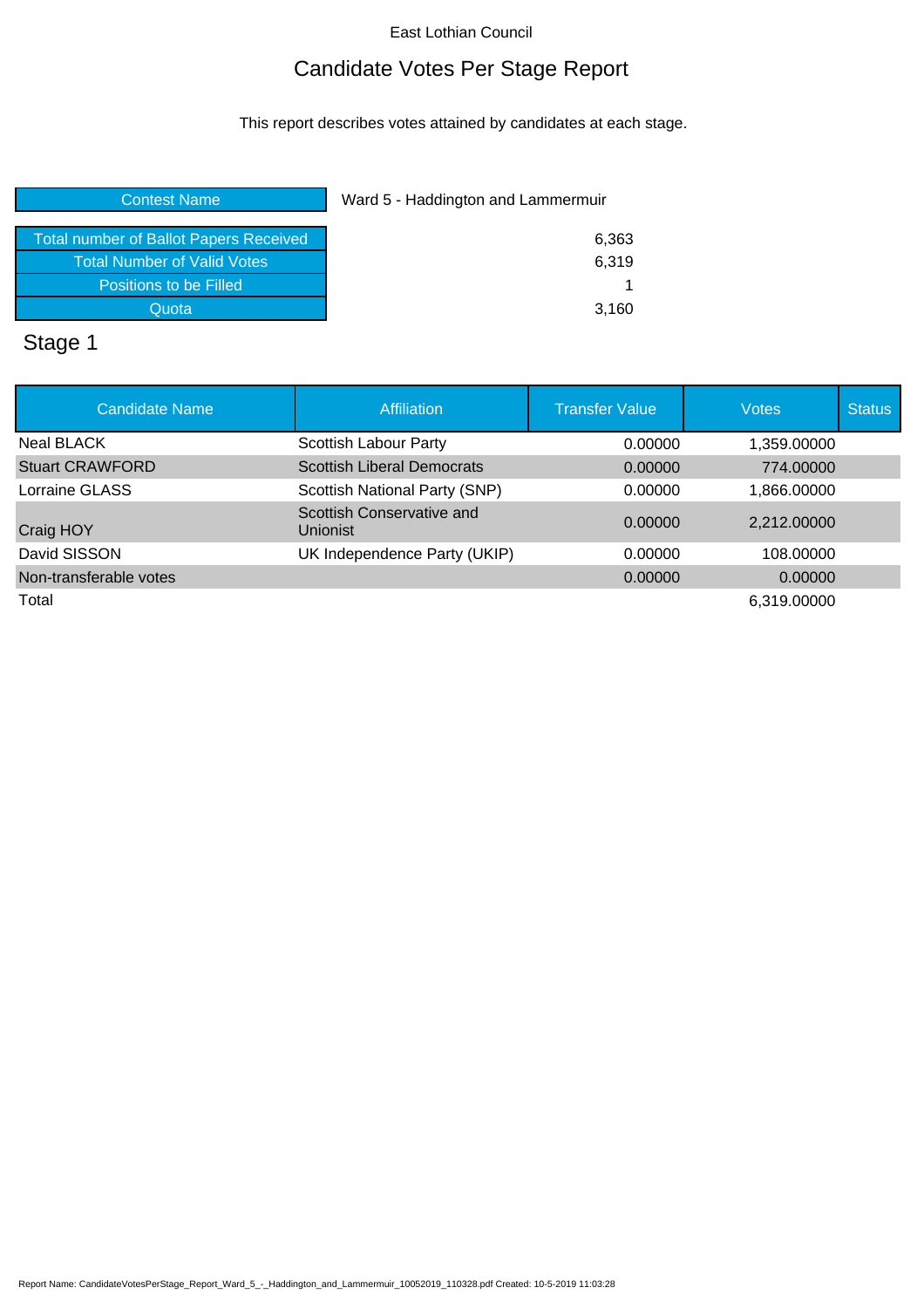# Candidate Votes Per Stage Report

This report describes votes attained by candidates at each stage.

# Stage 2

## Exclusion of David SISSON

| <b>Candidate Name</b>  | Affiliation                                  | <b>Transfer Value</b> | <b>Votes</b> | <b>Status</b> |
|------------------------|----------------------------------------------|-----------------------|--------------|---------------|
| Neal BLACK             | Scottish Labour Party                        | 11.00000              | 1,370.00000  |               |
| <b>Stuart CRAWFORD</b> | <b>Scottish Liberal Democrats</b>            | 8.00000               | 782,00000    |               |
| Lorraine GLASS         | Scottish National Party (SNP)                | 8.00000               | 1,874.00000  |               |
| Craig HOY              | Scottish Conservative and<br><b>Unionist</b> | 37,00000              | 2,249.00000  |               |
| David SISSON           | UK Independence Party (UKIP)                 | $-108.00000$          | 0.00000      |               |
| Non-transferable votes |                                              | 44.00000              | 44.00000     |               |
| Total                  |                                              |                       | 6,319.00000  |               |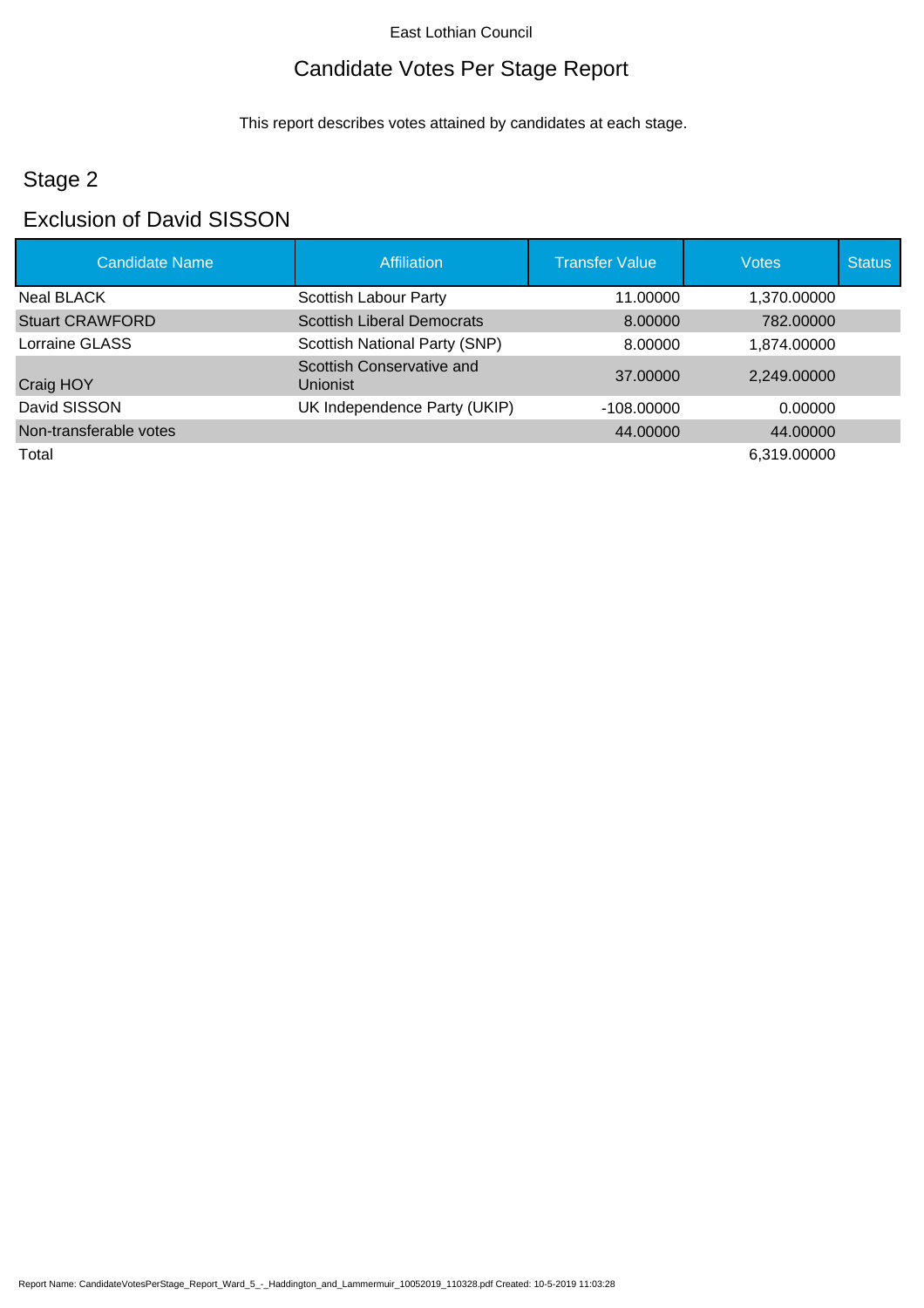# Candidate Votes Per Stage Report

This report describes votes attained by candidates at each stage.

# Stage 3

### Exclusion of Stuart CRAWFORD

| <b>Candidate Name</b>  | Affiliation                                  | <b>Transfer Value</b> | <b>Votes</b> | <b>Status</b> |
|------------------------|----------------------------------------------|-----------------------|--------------|---------------|
| Neal BLACK             | Scottish Labour Party                        | 219,00000             | 1,589.00000  |               |
| <b>Stuart CRAWFORD</b> | <b>Scottish Liberal Democrats</b>            | $-782,00000$          | 0.00000      |               |
| Lorraine GLASS         | Scottish National Party (SNP)                | 170.00000             | 2.044.00000  |               |
| Craig HOY              | Scottish Conservative and<br><b>Unionist</b> | 179,00000             | 2,428.00000  |               |
| David SISSON           | UK Independence Party (UKIP)                 | 0.00000               | 0.00000      |               |
| Non-transferable votes |                                              | 214,00000             | 258,00000    |               |
| Total                  |                                              |                       | 6,319.00000  |               |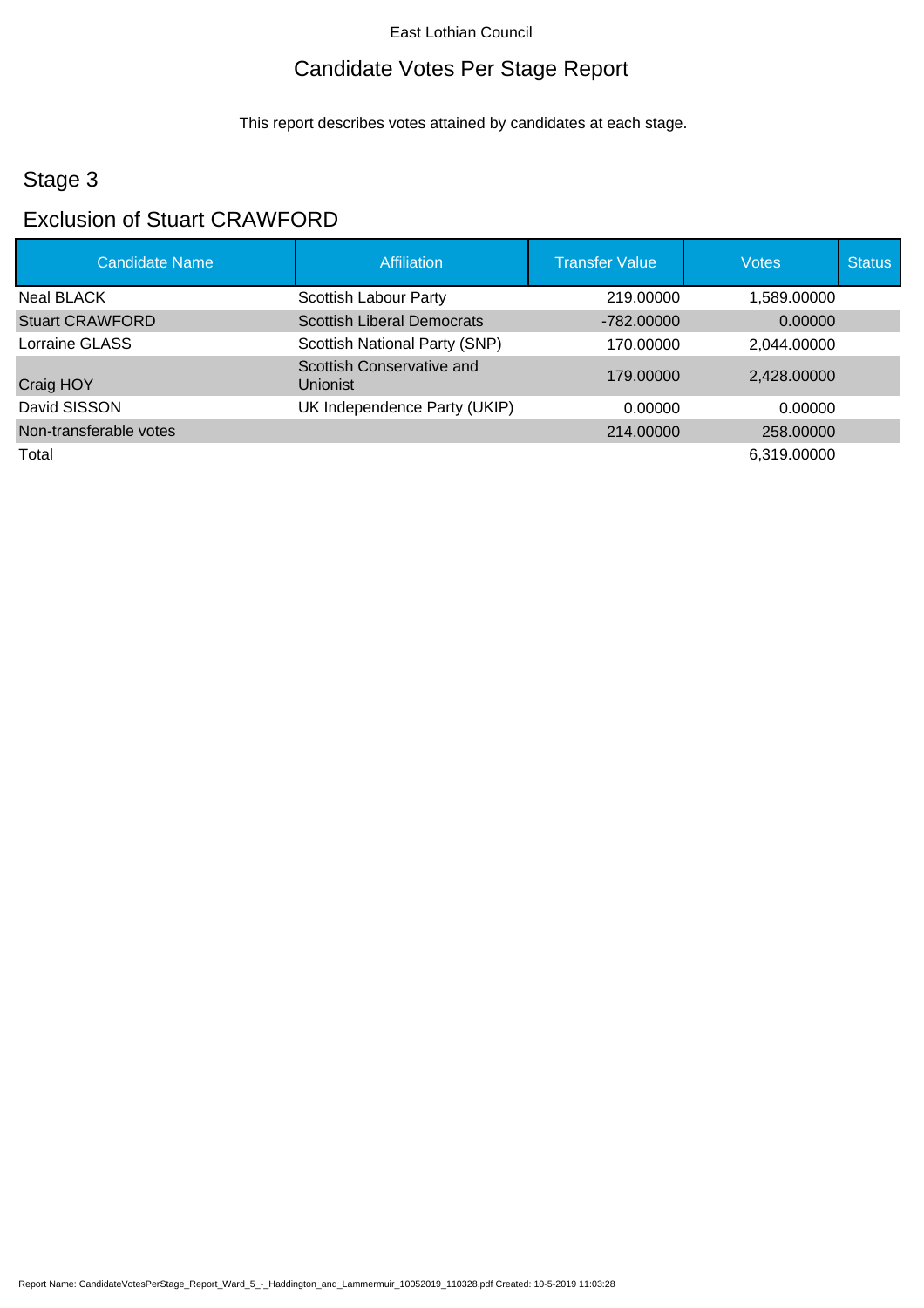# Candidate Votes Per Stage Report

This report describes votes attained by candidates at each stage.

# Stage 4

# Exclusion of Neal BLACK

| <b>Candidate Name</b>  | Affiliation                                  | <b>Transfer Value</b> | <b>Votes</b> | <b>Status</b> |
|------------------------|----------------------------------------------|-----------------------|--------------|---------------|
| Neal BLACK             | Scottish Labour Party                        | $-1,589.00000$        | 0.00000      |               |
| <b>Stuart CRAWFORD</b> | <b>Scottish Liberal Democrats</b>            | 0.00000               | 0.00000      |               |
| Lorraine GLASS         | Scottish National Party (SNP)                | 425.00000             | 2,469.00000  |               |
| Craig HOY              | Scottish Conservative and<br><b>Unionist</b> | 331.00000             | 2,759.00000  |               |
| David SISSON           | UK Independence Party (UKIP)                 | 0.00000               | 0.00000      |               |
| Non-transferable votes |                                              | 833,00000             | 1,091.00000  |               |
| Total                  |                                              |                       | 6,319.00000  |               |